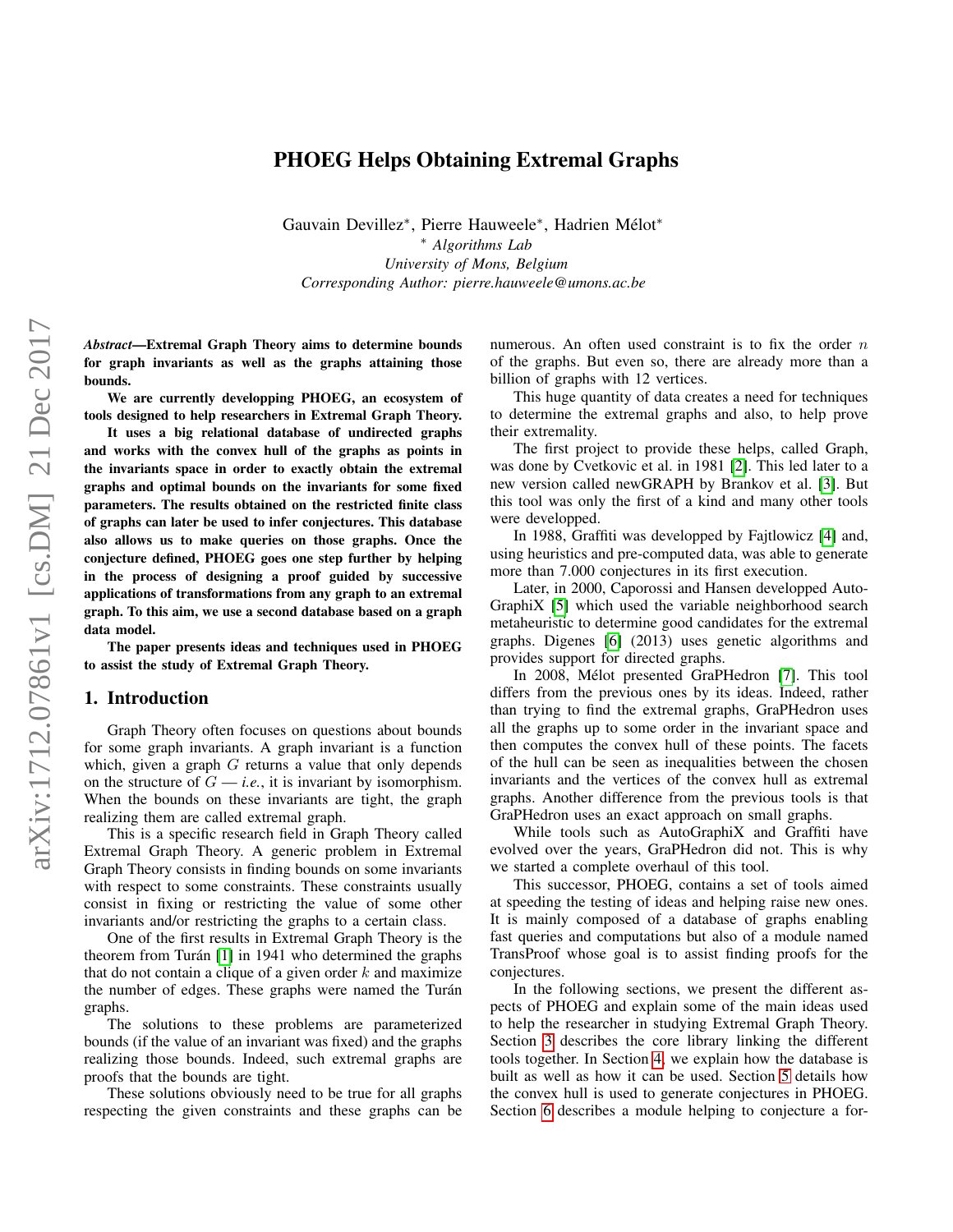bidden graph characterization for a specific class of graphs. Finaly, Section [7](#page-3-1) presents the ideas used in TransProof to assist the construction of a proof by transformation. An idea of the general structure of PHOEG is presented in Figure [1.](#page-1-1)



<span id="page-1-1"></span>Figure 1. General layout of PHOEG

#### 2. Notations and definitions

Common Graph Theory concepts and notations will be used. Readers that are not familiar with these can refer to Graph Theory textbooks [\[8\]](#page-5-7). However, we define here some specific notions and notations used in this paper.

In our work, we consider only undirected simple graphs. We note  $G \simeq H$  if the two graphs G and H are isomorphic. In the computations, we only use one representant for each isomorphism class called the canonical form.

**Definition 1.** Let G be the set of all graphs and  $G \in \mathcal{G}$ *be a graph. We define the* canonical form *of* G *(denoted by*  $C(G)$ *)* as the result of a function  $C : \mathcal{G} \to \mathcal{G}$  such that  $\forall H \in \mathcal{G}, C(H) = C(G) \Leftrightarrow H \simeq G.$ 

While this paper aims at presenting PHOEG and not theoretical results, we illustrate some ideas with the following problem concerning the eccentric connectivity index.

Problem (P). *Let* G *be the set of graphs of order* n *and size* m*, what is the graph or class of graphs, among those of* G*, having the maximal eccentric connectivity index ?*

The eccentric connectivity index invariant comes from Chemical Graph Theory and is already concerned by several theorems and conjectures [\[9\]](#page-5-8). This invariant is computed using the eccentricity and the degree of a vertex.

**Definition 2.** Let *v* be a vertex of a graph  $G = (V, E)$  with *vertex set* V *and edge set* E, *the* eccentricity *of* v  $(ecc(v))$ *is the maximal distance between* v *and any other vertex of*  $G,$  *i.e.,*  $ecc(v) = \max dist(v, u)$ .  $u \in V$ 

**Definition 3.** Let  $G = (V, E)$  be a graph with vertex set V *and edge set* E*, its* eccentric connectivity index *(denoted* by  $\xi^c(G)$ ) is defined as the sum for all vertices v of the *product between the eccentricity of* v *and its degree, i.e.,*  $\xi^c(G) = \sum$ v∈V  $ecc(v) \cdot d(v)$ .

In section [5,](#page-2-1) The convex hull of a set of points corresponding to graphs is used in order to produce conjectures.

**Definition 4.** *Given a finite set of points*  $S = x_0, x_1, \ldots, x_n$ *in a* p*-dimensional space, the* convex hull *of* S *(denoted* conv(S)*) is the smallest convex set containing* S*, i.e.,*  $conv(S) = \left\{ \sum_{i=1}^{n} \right\}$  $\sum_{i=1}^n a_i x_i | (\forall i : a_i \geq 0) \wedge \sum_{i=1}^n$  $\sum_{i=1}^{n} a_i = 1$ . When S *is finite, this set forms a convex polytope.*

This polytope can be seen as an intersection of halfspaces. It can thus be represented as a system of linear inequalities.

The *facets* of the polytope are formed by intersections with halfspaces such that none of the interior points are located on the boundaries of the polytope. They are the "sides" of the polytope.

Section [7](#page-3-1) explains ideas to prove generated conjectures with help of graph transformations.

Definition 5. *Let* G *be the set of all graphs, a* parameterized graph transformation *is a function*  $\tau_{V,E}$  :  $\mathcal{G} \rightarrow \mathcal{G}$  *where* V *is a set of vertices and* E*, a set of edges respecting some constraints defined by the transformation. They usually work by removing or adding edges and vertices given as parameters.*

Definition 6. *Given a parameterized graph transformation*  $\tau_{V,E}$ *, one can build a* graph transformation  $\tau$  *as a function that, given a graph, returns the set of graphs returned by* τV,E *for all allowed values of its parameters.*

Graph transformations can be as simple as the removal or addition of an edge or as complex as replacing a subgraph by a new one, possibly with a different number of vertices.

#### <span id="page-1-0"></span>3. Core Library

The whole PHOEG system is built on top of a core library that models graphs and invariants together with a set of tools. Since a desired feature of PHOEG is to be compatible with other graph libraries — in particular LEMON [\[10\]](#page-5-9) and the Boost Graph Library  $[11]$  — it is implemented as a C++ header templated library.

Although PHOEG's core library supports graphs of any order, the modules built on top of it are designed to work on small graphs (typically up to order 10 and practically never to more than order 20). The core library consequently provides a graph representation specialized for small graphs, based on a binary encoding of the adjacency matrix. The resulting format is thus quite compact and efficient.

The library also offers implementations for more than a hundreth of invariants as well as for graph transformations. Moreover, a set of utilities functions on graphs is provided to help defining new invariants and transformations *e.g.*, iterators on shortest paths or cliques.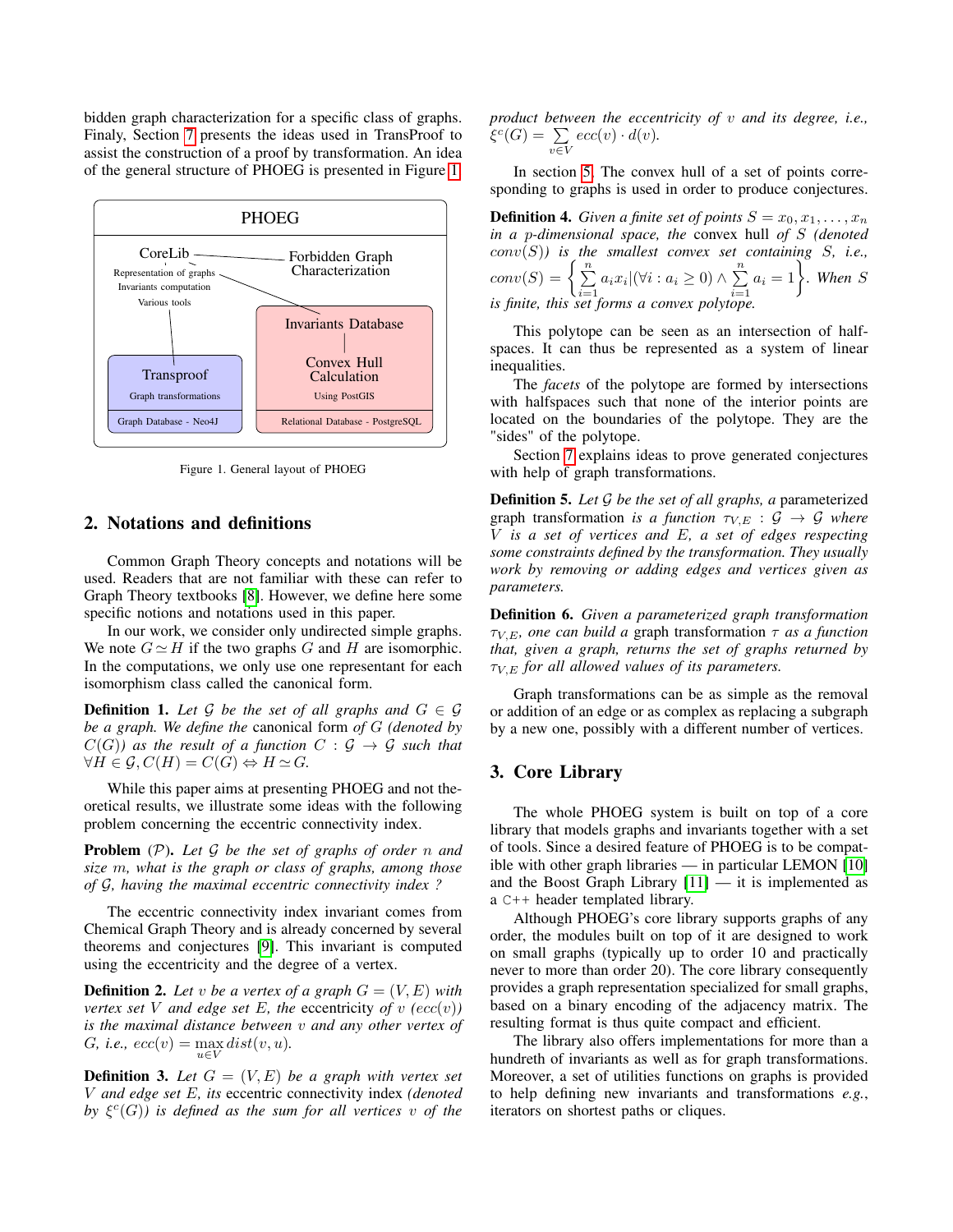Also, thanks to the templates, one can use these functions on a custom graph implementation as well as providing optimized algorithms for some specific graph representation.

### 4. Invariants Database

While PHOEG provides implementations for invariants and tools to write new ones, many graph invariants come from NP-complete problems, *e.g.*, the maximal clique or the chromatic number of graphs can take time to compute even with optimized algorithms.

This is especially inconvenient when there are millions of graphs to consider. This problem was tackled in GraPHedron by only computing their values once for each graph and then storing their values in files.

As invariants are constant by isomorphism, each graph is only considered once thanks to its canonical form computed by the nauty software [\[12\]](#page-5-11).

In PHOEG, those are stored in a PostgreSQL database (containing at least all the graphs up to order 10, that is more than 12 millions graphs, with their values for each invariant). Consequently the queries are written as SQL queries to the database. Query answering thus benefits from the database system features such as optimizations and parallelization. An example of a PostgreSQL query, using windowing functions, is given in Figure [2.](#page-2-0) This query gives all the signatures (in the graph6 format [\[12\]](#page-5-11)) of all the extremal graphs for the sample problem  $P$ , together with their order, size and value of  $\xi^c$ .

```
SELECT t.signature, t.n, t.m, t.eci
FROM (
  SELECT n.val AS n, m.val AS m,
    eci.signature, eci.val as eci,
    DENSE_RANK() OVER (
      PARTITION BY n.val, m.val
      ORDER BY eci.val DESC
    ) AS pos
  FROM num_vertices n
  JOIN num_edges m USING(signature)
  JOIN eci USING(signature)
  WHERE n.yal \leq 10) t
WHERE t.pos = 1ORDER BY t.n, t.m;
```
<span id="page-2-0"></span>Figure 2. PostgreSQL query obtaining all extremal graphs of order less or equal to 10 for  $\xi^c$ .

In addition, this data can be used in the computation of some invariants for graphs of higher order. *e.g.*, the chromatic number of a graph can be computed using the chromatic number of a subgraph. An automatic dynamic programming module using the database as memory is currently being developed.

A work-in-progress feature to the database part is Pg-Phoeg, a plugin for PostgreSQL adding support for graph objects. This means adding extra datatypes for graphs plus exporting PHOEG's graph functions, invariants and transformations to the PostgreSQL database. This allows for server-side computation of the invariants and acces to graph manipulation functions in queries, leading to less clientserver context transitions and easier writing of complex queries.

The goal of this tool is to be used by researchers in Graph Theory. As they are not necessarily accustomed to the writing SQL queries, the addition of a domain specific language for those kind of queries is a planned feature.

### <span id="page-2-1"></span>5. Convex Hull

In Extremal Graph Theory, many theorems and conjectures are expressed as inequalities between graph invariants [\[13\]](#page-5-12), [\[14\]](#page-5-13). This observation was used by GraPHedron by converting them to points whose coordinates are the values of invariants. The convex hull of these points is then computed.

This convex hull and more precisely, its facets, provides inequalities between the invariants used as coordinates. These correspond to bounds on their values that can be of use to define Extremal Graph Theory conjectures.

We note that this idea has led to several results (see e.g., [\[15\]](#page-5-14)) including a complete answer [\[16\]](#page-5-15) to an open problem introduced by Ore in 1962 [\[17\]](#page-5-16). A difference from existing softwares based on metaheuristics is that these bounds are exact for the graphs used in the convex hull.

The Figure [3](#page-2-2) shows this polytope for the sample problem  $P$  with graphs of order 7. The points correspond to the coordinates of the graphs in the invariants space (the size  $m$ and  $\xi^c$ ) and the *multiplicity* counts the number of graphs satisfying the problem constraints (connected graphs of order 7) that have the same coordinates. Those graphs coordinates and polytope are generated from the PostgreSQL queries shown in Figure [4.](#page-3-2) The convex hull is computed from the database using PostGIS (a PostgreSQL plugin adding support for geometric and geographic objects manipulation).



<span id="page-2-2"></span>Figure 3. Polytope and graph coordinates for the sample problem with  $n = 7$ .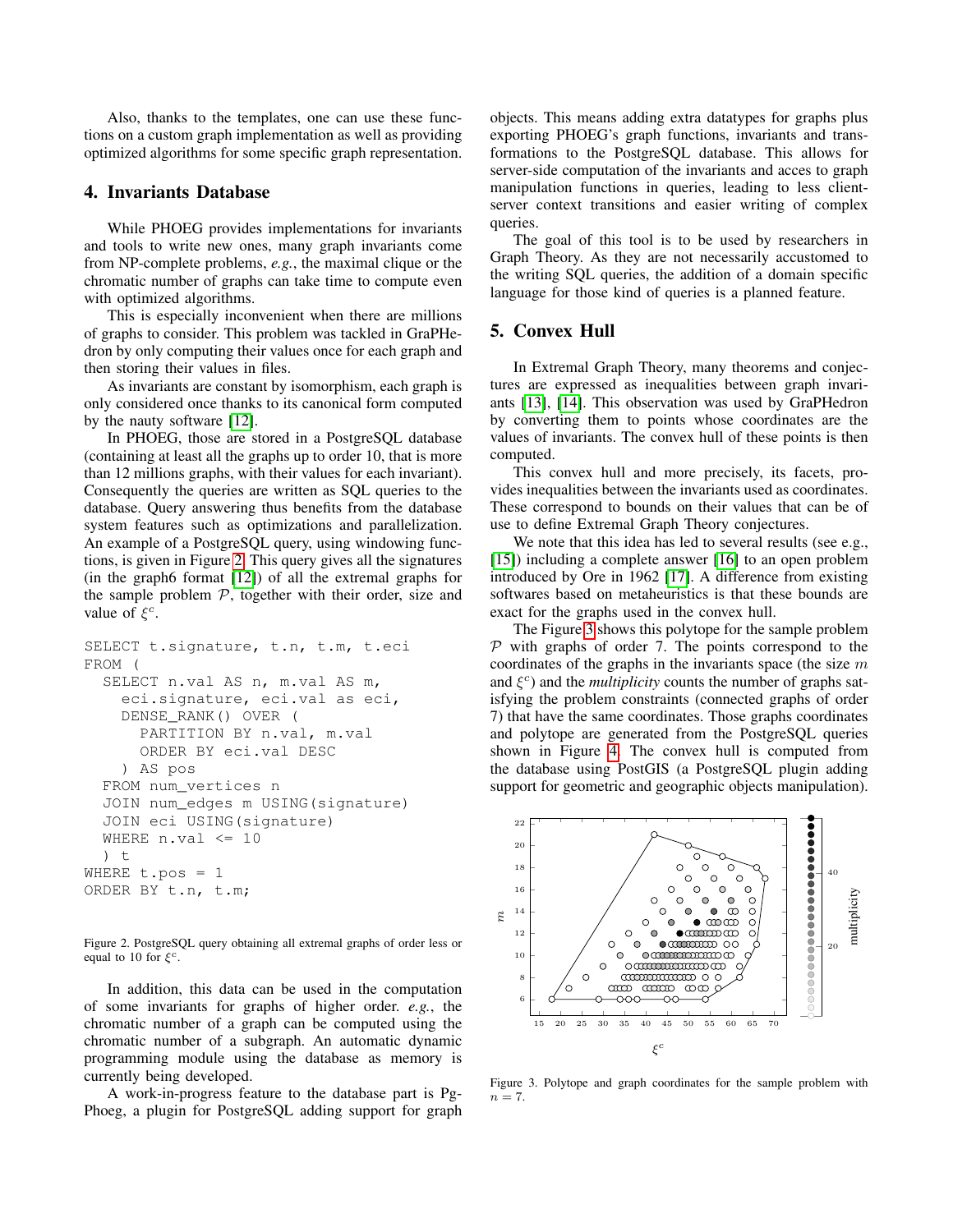```
CREATE TEMPORARY TABLE coords AS (
  SELECT num_edges.val AS m,
    eci.val AS eci, COUNT(*) AS mult
  FROM eci
    JOIN num_vertices USING(signature)
    JOIN num_edges USING(signature)
  WHERE num_vertices.val = 7
  GROUP BY m, eci
);
SELECT ST_ConvexHull(
  ST_Collect(ST_Point(m, eci)))
FROM coords;
```
<span id="page-3-2"></span>Figure 4. PostgreSQL query generating the graphs coordinates and computing the convex hull for the polytope.

One of the specificity of PHOEG is that it is possible to explore the inner points of the polytope. Indeed, the access to the database and creation of temporary tables allows to query for additional information in the polytope. For example, Figure [5](#page-3-3) shows a coloring of the graphs coordinates with the maximum diameter among all the graphs with the same coordinate.



<span id="page-3-3"></span>Figure 5. Coloring polytope points with values of the diameter

## 6. Forbidden Graph Characterization

In Extremal Graph Theory, and in Graph Theory in general, classes of graphs are often described by means of a forbidden graph characterization. Such a characterization of a class  $G$  of graphs is given by an obstruction set  $O$ containing the forbidden graphs. A graph  $G$  is a member of  $G$  if and only if it has no element of  $O$  as substructure (*e.g.*, induced subgraph, graph minor). A classical example of such a characterization is given by the Kuratowski's theorem [\[18\]](#page-5-17). It states that a finite graph is planar if and only if it has no  $K_5$  (the complete graph of order 5) nor  $K_{3,3}$  (the complete bipartite graph of order 6, see Figure [6\)](#page-3-0) as topological minor.



<span id="page-3-0"></span>Figure 6. Obstruction set of the Kuratowski's theorem.

PHOEG provides a tool adressing this matter. The substructure relations define a preorder. Given a finite class of graphs or a class membership function and a specific substructure relation, PHOEG computes the minimal graphs (not) in the class for this relation, using, *e.g.*, the VF2 algorithm [\[19\]](#page-5-18) for the subgraph (iso/mono)morphism relation. The output set of minimal graphs provides a proposed obstruction set for the forbidden graph characterization of the input class.

### <span id="page-3-1"></span>7. Transproof

After obtaining conjectures, one needs to prove them. Let  $\mathcal G$  be the set of graphs concerned by the conjecture and  $\mathcal{E} \subseteq \mathcal{G}$ , the set of extremal graphs, a common technique is a proof by transformation. This kind of proof works by defining a set of graph transformations (denoted by  $\mathcal{T}$ ) such that, for any graph in  $\mathcal{G}\setminus\mathcal{E}$ , there is a transformation returning a new graph, non isomorphic to the previous one and whose value for the studied invariant is closer to the conjectured bound. Incidentally, there exists a proof by transformation of the Turán theorem [\[20,](#page-5-19) p.272-273].

One of the most difficult parts of such proofs is finding good transformations. Actually, one not only wants correct transformations but also simple transformations to simplify the proof and as few as possible to avoid long and repetitive proofs (an example with more than 40 transformations can be seen in [\[21\]](#page-5-20)). We define the simplicity of a transformation as the number of elements of the graph (vertices and edges) touched by the transformation.

Another way to represent these proofs is on the form of a directed graph. The vertices of this graph are the graphs concerned by the conjecture  $(G)$  and an arc from vertex A to vertex  $B$  means that there is a transformation from the graph A to the graph B. We call this graph, the *metagraph of transformations*. With this point of view, a proof by transformation is correct if the metagraph is acyclic and all its sinks (vertices with no exiting arcs) are extremal graphs.

Definition 7. *Let* G *be a set of graphs and* T *be a set of graph transformations. Let* M *be the directed graph with vertex set* G *and arc set*  $(G, U) \in \mathcal{G} \times \mathcal{G} \vert \exists \tau \in \mathcal{T} \wedge \exists H \in \tau(G), H \simeq U$ . We call *this graph the* metagraph of transformations *for the given graph set* G *and transformation set* T *. An example is given in Figure [7.](#page-4-0)*

This idea is exploited in the TransProof module. The metagraph is pre-computed, for a given set of graphs and transformations, and stored inside a database using the graph data model (currently Neo4j [\[22\]](#page-5-21)). This specific NoSQL database makes queries on the structure of the metagraph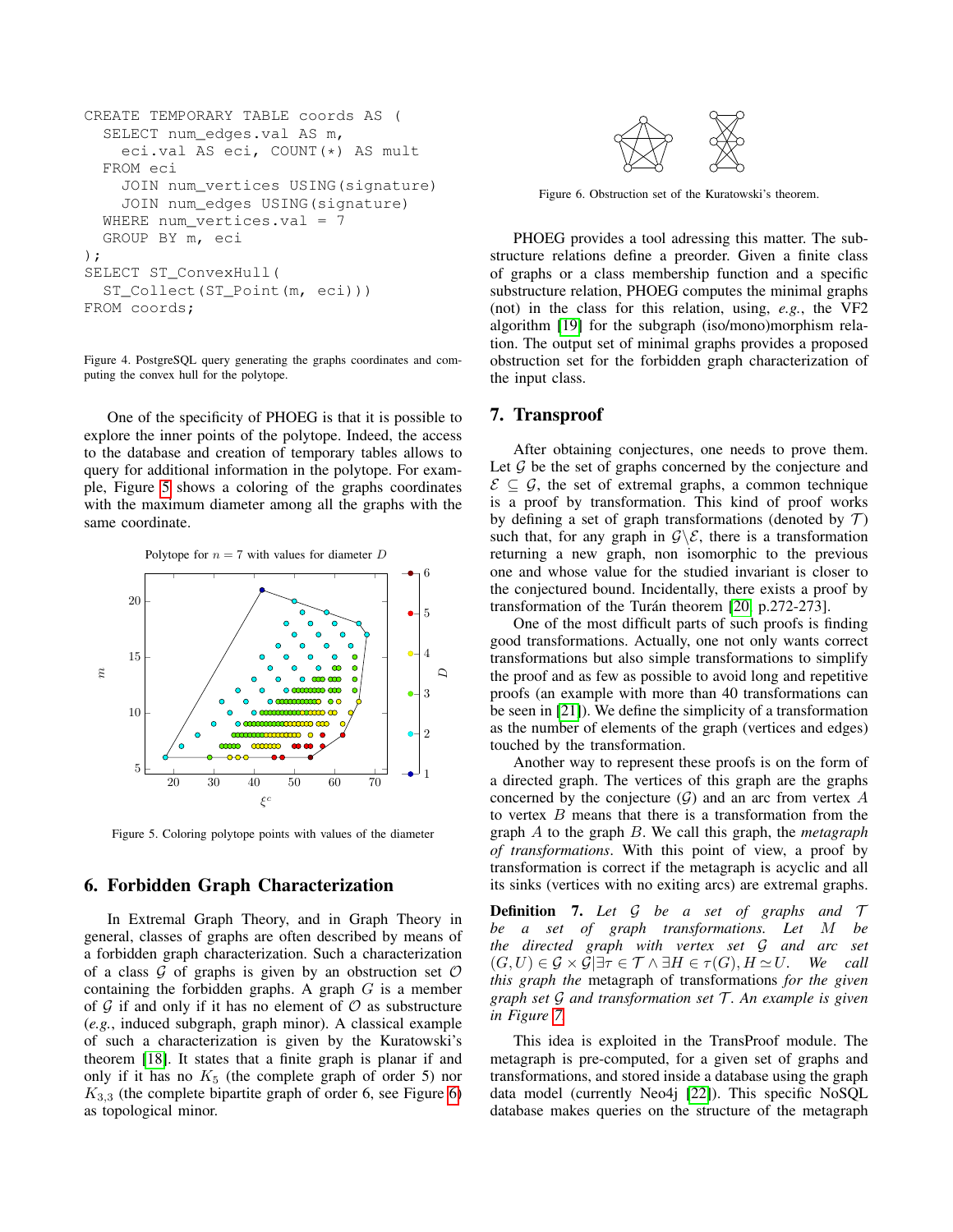

<span id="page-4-0"></span>Figure 7. Metagraph example for edge deletion and rotation.

quite efficient since there is no need to perform joins between tables to find a path.

This provides a basis on which tools can be built to allow study of the metagraph. It can be used to test the efficiency of a transformation if used in a proof but also, to help refine them if they are not correct. That mechanism can also be exploited in building heuristic tools to provide good candidates for such proof by making the evaluation of a transformation faster than recomputing it everytime.

However, as the number of potential arcs can be quadratic in the number of graphs, the database grows in size exponentially making it impossible to compute results for all graphs and even less for all possible transformations. This thus brings need to resort to heuristics in order to construct proofs by transformation.

The idea to try and overcome these limitations is that a transformation can be described as a sequence of simple transformations (transformations with little impact on the graph they are applied to). For example, a commonly used transformation is the rotation.

**Definition 8.** Let  $G = (V, E)$  be a graph. Let  $a, b, c$  be *vertices in* V *such that*  $ab \in E$  *and*  $ac \notin E$ *. The* rotation *on* G *using the vertices* a, b, c *is a parameterized graph transformation that removes edge* ab *and adds edge* ac*.*

A rotation thus consists in removing an edge and adding another one. Both these transformations are really simple ones. We can thus only define some simple transformations to be precomputed and stored in the database and use them to generate other more complex transformations by chaining them and adding constraints.

The choice of this basis of transformations requires to be able to generate all transformations from a subset of the simple ones. As an example, one can consider a path of length *l* where each vertex is replaced by a clique of a given size  $k$  and where the clique replacing the vertex in position  $i$  is fully joined with the cliques replacing the vertices in position  $i - 1$  and  $i + 1$  if they exist. Figure [8](#page-4-1) represents such a graph for  $l = 5$  and  $k = 3$ . This graph has diameter 5 and one has to remove at least  $k$  edges to increase it.

This means that we need not only transformations about edges but also about vertices. *e.g.*, moving a vertex (removing its adjacent edges and adding new ones) means removing



Figure 8. Example where moving a vertex is necessary to increase the diameter

<span id="page-4-1"></span>and adding a non fixed number of edges depending of the structure of the graph. We also need a way to specify how these edges will be added. We should thus add different transformations based on the ways one can add a vertex to the graph.

With this basis of transformations, we need only to compute simple transformations and store them inside the graph database. This data can then be exploited by queries to the database for more complex transformations.

To this extent, a specific language is being developped where a statement consists of a list of transformations to apply to some parts of the graph and, for each of these transformations, a set of constraints potentially empty. We can thus consider more complex transformations but, for the same reasons as evoked in Section [4,](#page-2-0) we are still limited to small graphs.

At the time of writing, the graph database contains eight simple transformations, illustrated in Figure [9](#page-5-22) :

- removing an edge.
- adding an edge.
- rotation
- moving an edge.
- detour : given ab in  $E$  and  $c$  in  $V$  not adjactent to  $a$  or  $b$ , we replace  $ab$  by a path of length 2 joining  $a$  to  $b$  by going through  $c$ .
- shortcut : given a path of length 2 joining  $\alpha$  to  $\delta$  by going through  $c$ , we replace that path by a single edge ab.
- two-opt : given  $ab$  and  $cd$  in  $E$  such that  $ac$  and  $bd \notin E$ , we replace ab and cd by the ac and bd.
- slide : given ab in E c in V such that  $ac \notin E$  and  $bc \in E$ , we replace ab by ac. This is actually a rotation on  $a, b$  and  $c$  that conserve connectivity.

They are precomputed on all the graphs up to order 9. The number of arcs in the database for the different orders can be seen in Table [1.](#page-5-23) This data is currently being used to assist finding proofs for several conjectures.

### 8. Conclusion and future work

We explained how PHOEG exploits its databases to help finding conjectures in Extremal Graph Theory but also characterize classes of graphs *via* forbidden subgraphs and construct proofs by transformations.